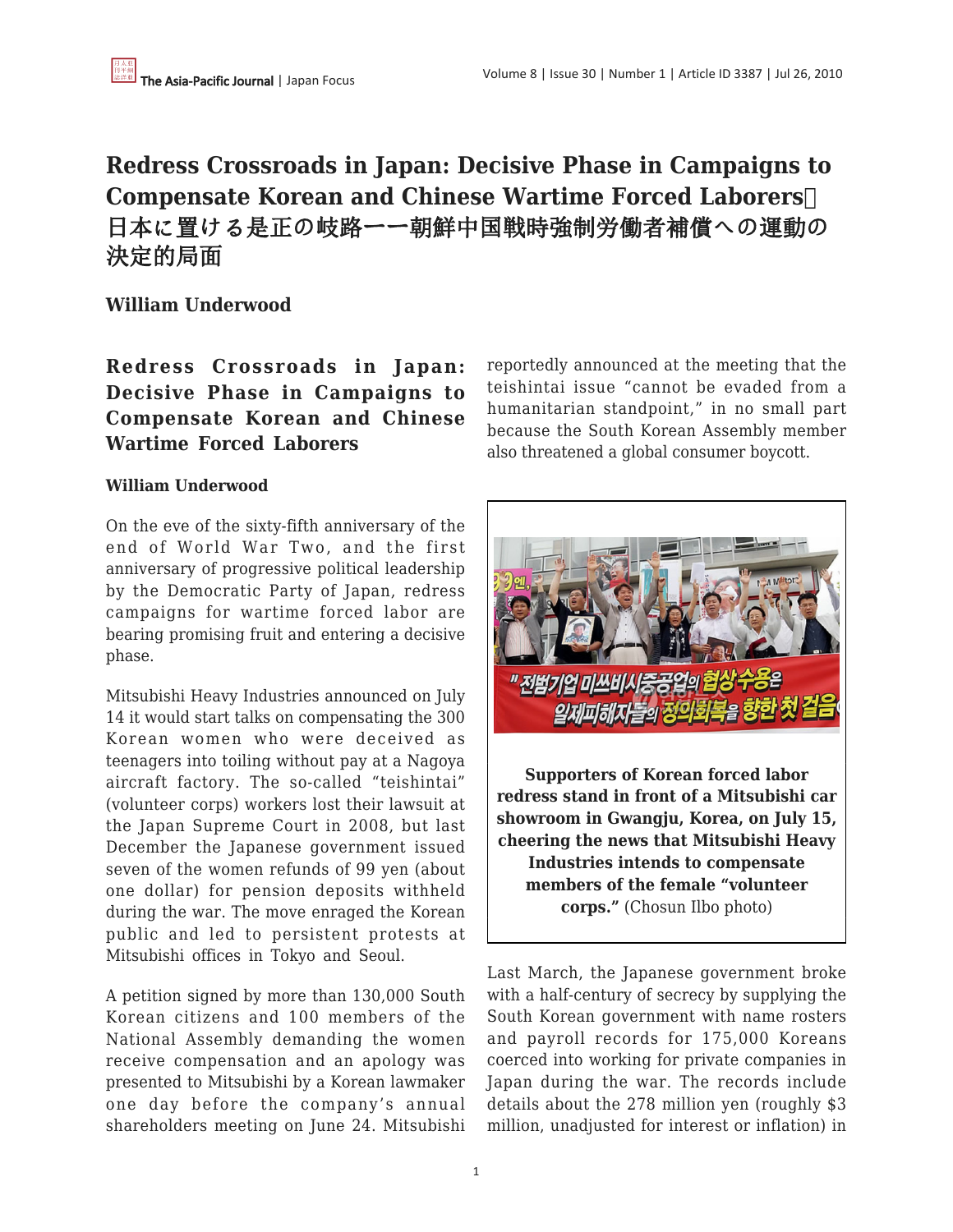wages and other benefits that labor conscripts earned but never received. The financial arrears, transferred from Japanese employers to the government soon after the war, reside in the Bank of Japan (BOJ) today.

The South Korean government waived all rights to the funds under its 1965 treaty with Japan, but Seoul officials are now using the data to verify the historical record of forced labor. A 2007 redress law authorized fixed-amount payments from South Korean coffers to former conscripts and family members, as well as individualized payments based on the BOJ financial deposits. But why does Japan continue to hold the money that Japanese companies failed to pay out to Korean workers, rather than return it with interest to the victims?

"Unless the South Korean government seeks a solution to the financial deposits issue more proactively, the Japanese government will not act" to release the funds, according to Arimitsu Ken, executive director of the Tokyo-based Network for Redress of World War II Victims. He added that while the one-hundredth anniversary of Japan's annexation of Korea in 1910 has produced effective grassroots initiatives for historical reconciliation, there has been less state-level substance.

Transnational community pressure is building for the return to Korea of thousands of cultural properties taken to Japan during the colonial era, but Arimitsu said Japanese legislation is needed due to the vast scale of the problem. At Sarufutsu village in Hokkaido last May, 75 people including Japanese and Korean college students worked to exhume Korean remains from a former military airfield. Three joint exhumations at the site since 2006 have yielded the remains of 19 civilian conscripts, apparently cremated in an open field.

The Japanese government has been reluctant to help locate and identify civilian conscript remains known to be still in Japan, and has not cooperated with citizen-led efforts to send these remains home to Korea. However, the government did act to return from Yutenji temple in Tokyo the bones of military conscripts killed in the war.

On May 19, the remains of 219 military conscripts were transferred from Yutenji to South Korea, although in 195 cases no Korean relatives could be found. Foreign Minister Okada Katsuya represented the Japanese government at the Yutenji memorial service for the first time. A total of 204 sets of remains were repatriated from Yutenji on three previous occasions since 2008, with only Japanese viceministers in attendance. Japan has been paying for South Korean family members to attend the memorial services in Tokyo, and making condolence payments of about \$300 per fatality. But details about the circumstances of the conscripts' battlefield deaths have been withheld from the public on privacy grounds.



**A somber Korean man returning to Seoul's Gimpo International Airport on May 19, bringing home the remains of his father who was killed during the war**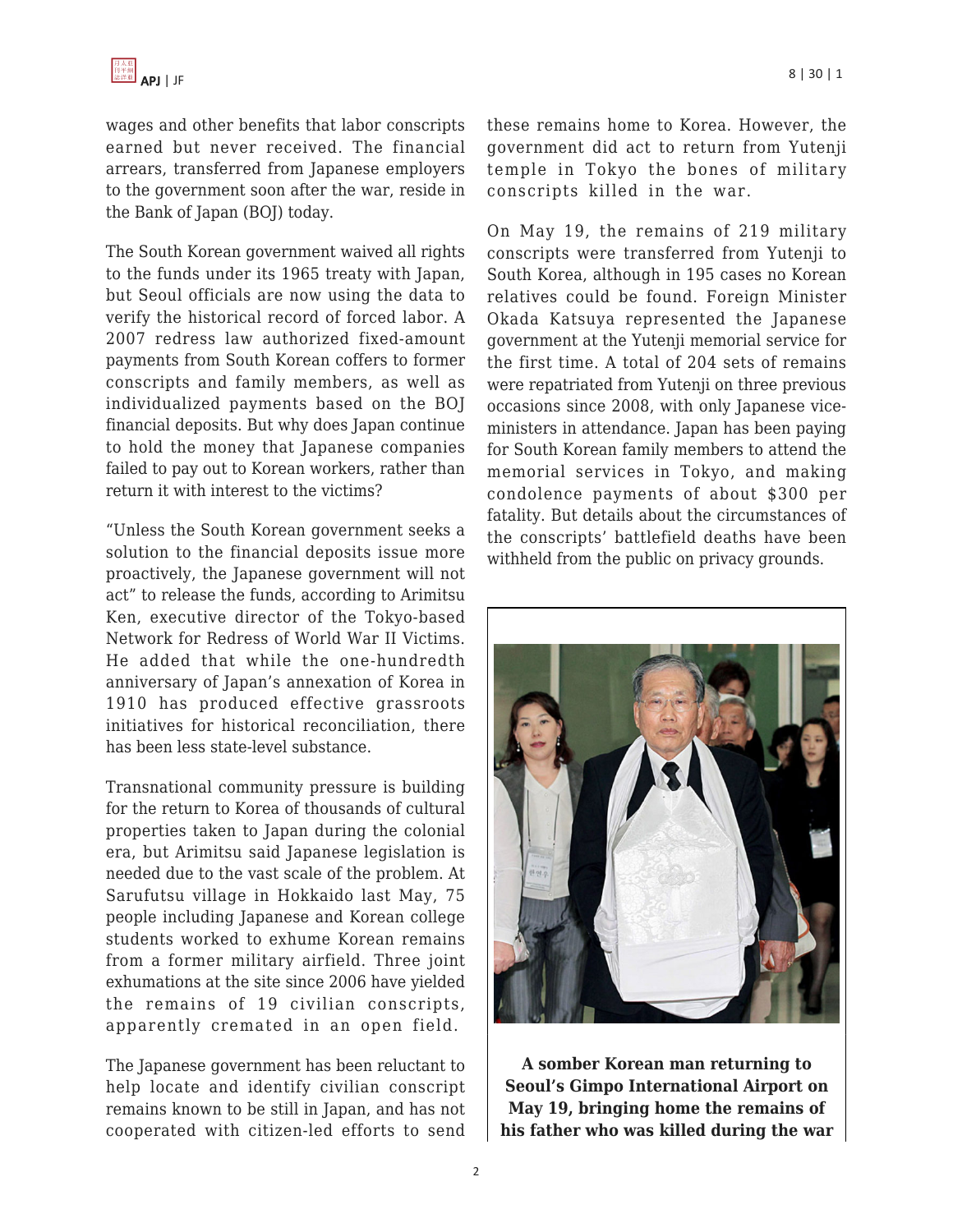## **while conscripted by the Japanese military.** (JoongAng Ilbo photo)

The final 275 sets of remains slated for return to South Korea belong mainly to women and children killed in the (most likely accidental) explosion and sinking of the Japanese transport ship, Ukishima-maru, near Kyoto one week after the war's end. There currently are no plans to return the 427 sets of Yutenji remains that originated in what later became North Korea. Around 700,000 Korean civilians were conscripted into working in Japan and about 300,000 military conscripts were mobilized overseas.

Redress for the roughly 40,000 Chinese forced laborers in wartime Japan, meanwhile, inched closer to fruition recently with a pair of landmark out-of-court settlements by Nishimatsu Construction Co.

Last October Nishimatsu set up a 250 million yen fund (about \$2.5 million) to compensate the 360 Chinese forced to build a hydroelectric plant at Yasuno in Hiroshima Prefecture, while a fund of 128 million yen (about \$1.28 million) was set up last April to compensate the 183 Chinese who performed similarly backbreaking work at Shinanogawa in Niigata Prefecture. Both settlements included apologies and payments are going to descendants, since the great majority of victims have already died.

The agreements stemmed from the April 2007 victory for Nishimatsu at the Japan Supreme Court, which ruled that the 1972 Japan-China Joint Communique extinguished the right of Chinese individuals to file lawsuits for warrelated damages. Echoing lower courts in related cases, though, Japan's top court also found that Nishimatsu and the Japanese state jointly operated an illegal forced labor enterprise at the Shinanogawa worksite – and recommended non-judicial "relief" for the Chinese victims.



**In Beijing last April at the office of attorney Kang Jian, far left, plaintiffs and family members in the Chinese forced labor lawsuit against Nishimatsu discuss their rejection of the company's Shinanogawa settlement.** (photo courtesy of Kang Jian)

But the day after the Nishimatsu Shinanogawa accord was finalized in April, the five plaintiffs in that unsuccessful Japanese lawsuit announced at a press conference in Beijing that they were rejecting the pact and considering legal action in China. Late in the process of hammering out the settlement, the plaintiffs' team of Japanese lawyers began negotiating with Nishimatsu on behalf of the larger group of Shinanogawa victims who had not participated in the lengthy litigation.

Kang Jian, a Chinese attorney who has played a key role in 13 war-related lawsuits across Japan, strongly backed the five plaintiffs in turning down the Nishimatsu deal. Kang charged the company with playing "word games" in refusing to admit legal liability for forced labor and failing to describe the compensation as "damages," claims widely disseminated in Chinese media reports.

Japanese attorney Takahashi Toru called it "extremely regrettable" that the Chinese plaintiffs ended up rejecting the Nishimatsu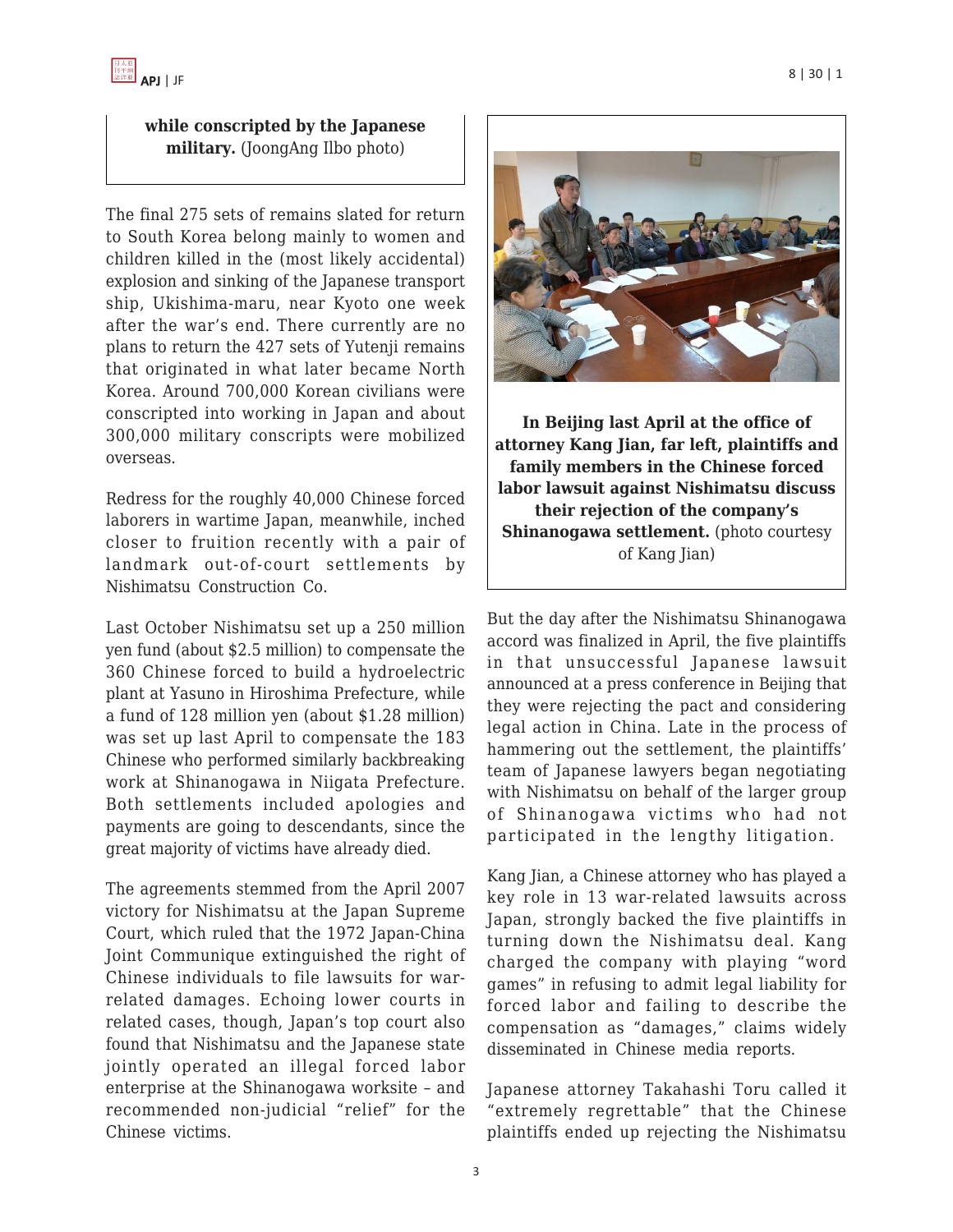settlement. He explained that the Lawyers Group for Chinese War Victims' Compensation Claims, which since 1995 has litigated dozens of lawsuits in Japan on a pro bono basis, had always implicitly worked on behalf of the entire group of Shinanogawa victims because Japan does not permit class action suits.

"We think moral and historical responsibility is heavier than legal responsibility," Takahashi said of the divergent legal perspectives. It is doubtful the Japanese lawyers group and Kang will be able to resume their previously close cooperation. It also looks unlikely the Chinese government will allow Japanese firms to be sued in Chinese courts, as forced labor lawsuits first submitted in 2006 are still awaiting acceptance. Japanese companies doing business in China would face a public relations nightmare, probably sufficient to bring many of them to the settlement table, if litigation there is someday permitted to proceed.

In the 2010 settlement, Nishimatsu recognizes its corporate responsibility for "forced labor," apologizes with "deep reflection" and commits to per-capita payouts of just over \$7,000 – a figure slightly higher than in the company's 2009 agreement with workers from the Yasuno site. More importantly, the Shinanogawa compensation program is being administered by a Chinese foundation for the first time. The five plaintiffs who refused the settlement, mainly family members of victims who died during the lawsuit, are being compensated by private Chinese donors.

Little reconciliation resulted from the 2000 settlement between Kajima Construction Co. and survivors of its notorious Hanaoka worksite where 418 out of 986 Chinese workers perished, some of them tortured to death following a full-scale riot. Kajima did not apologize or admit to any wrongdoing in the text of the agreement, while individual payments of barely \$2,000 doled out from within Japan produced recrimination and mistrust. The lead plaintiff in the Hanaoka lawsuit and other victims ended up refusing Kajima's cash, but accepting money from private Chinese sources.



**Nishimatsu Yasuno site, while the man at right was pressed into unpaid service for Mitsui Co.** (photo courtesy of Kang Jian)

Takahashi said his organization plans to visit the roughly 20 other Japanese firms that used Chinese forced labor beginning this summer, searching for signs of any Nishimatsu knock-on effect. Several companies have privately expressed interest in settling claims, according to Takahashi, while others continue to insist that all WWII issues have been resolved. Not only did Japanese industry profit from having a Chinese workforce that was virtually never paid during the war, companies were also generously reimbursed by the Japanese state soon after the war for the supposed costs of the brutal labor program.

Mitsubishi Materials Co., having effectively been granted legal immunity by the 2007 Supreme Court decision, has said it will settle compensation claims from its former Chinese miners on the condition that the Japanese government settles too. This about-face is striking because Mitsubishi Materials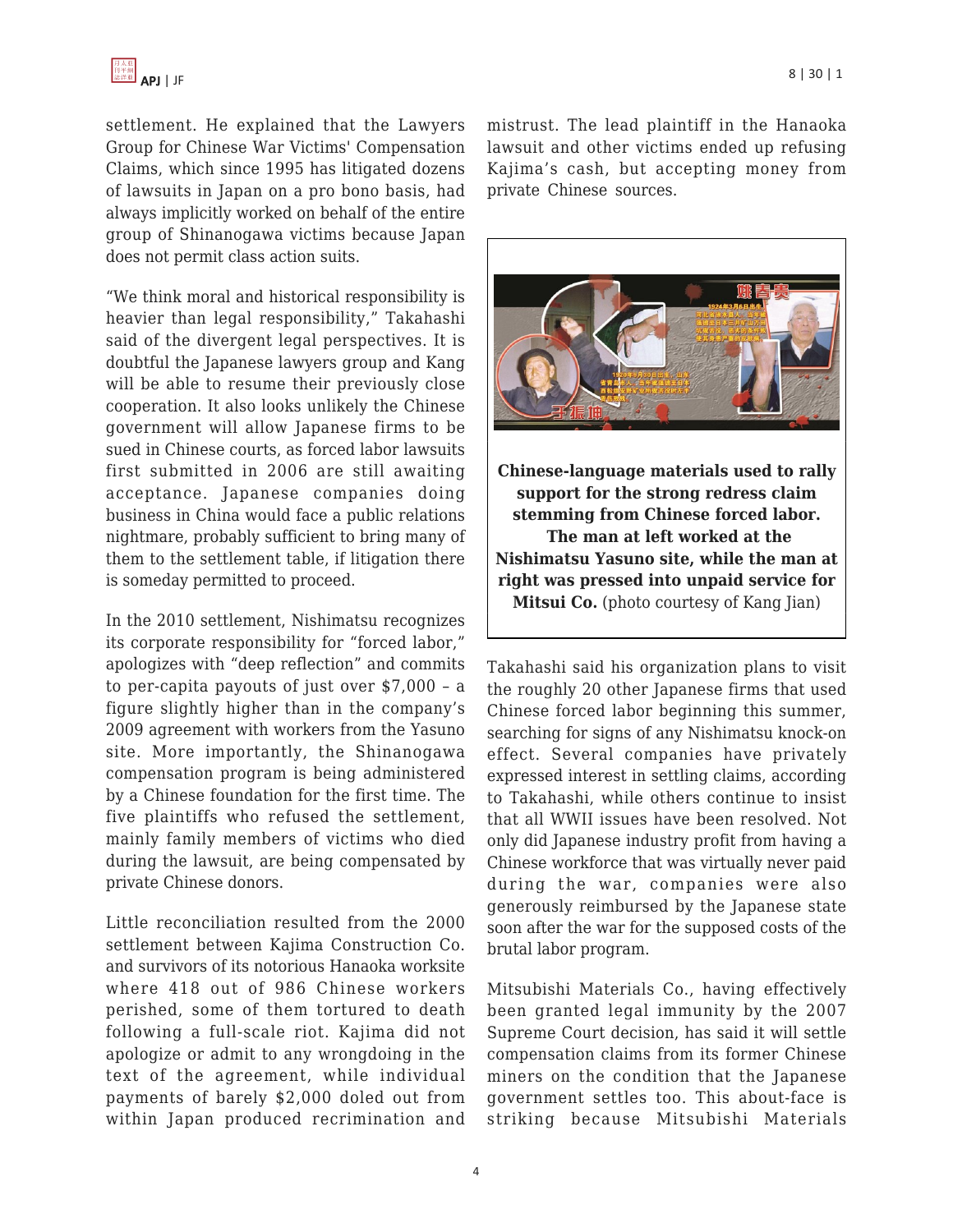controversially defended itself in Japanese courtrooms by insisting that Chinese plaintiffs worked voluntarily and were treated well, despite a fatality rate of 31 percent at one Mitsubishi worksite, and by denying that Japan ever "invaded" China at all.

Future progress will depend partly on the Japanese government. Takahashi said his lawyers group is hopeful that the Cabinet Office will soon designate a single partner for centralized discussion of the Chinese forced labor issue; past interactions with the state have been inefficiently divided among various ministries. While Japan's dire economic straits make for a stiff redress headwind, he stressed that improved Japan-China ties remain a pillar of the Democratic Party's foreign policy and Japanese businesses rely heavily on the Chinese market.

"Without political stability in Japan, resolution of this issue will not proceed," according to Takahashi, meaning the DPJ's poor performance in recent national elections represents a setback to reconciliation efforts. Other obstacles include the Chinese victims' lack of political clout in Japan and the Japanese media's very weak coverage of the redress movement, he added.

As with redress efforts for Korean labor conscription, though, positive community-based developments are occurring in peripheral areas of the country that were formerly home to Chinese workers.



**Kajima Construction Co. paid compensation to Chinese workers at its Hanaoka worksite, like these cruelly mistreated men shown following their liberation, but the settlement reached in 2000 was widely derided as insincere.** (U.S. National Archives)

In the Nagasaki Peace Park on July 7, the anniversary of the Marco Polo Bridge Incident, a memorial service for the 32 Chinese forced laborers killed in the atomic bombing of that city was held at a memorial monument erected in 2008. The Hanaoka Peace Memorial Museum opened in Akita Prefecture in April, addressing perceived inadequacies in education and commemoration related to the atrocity. Also, 25 municipalities across the nation have now passed resolutions urging the central government to take new reparative action concerning the Japanese military's "comfort women" system of forcible sexual servitude.

Some 35,000 Allied prisoners of war comprised the third major group of forced laborers within Japan (while millions of Asians and Westerners worked without pay under miserable conditions elsewhere in the empire). In recent years former POWs in Australia, Canada, Great Britain, the Netherlands and New Zealand have received compensation from their own governments, which waived reparations claims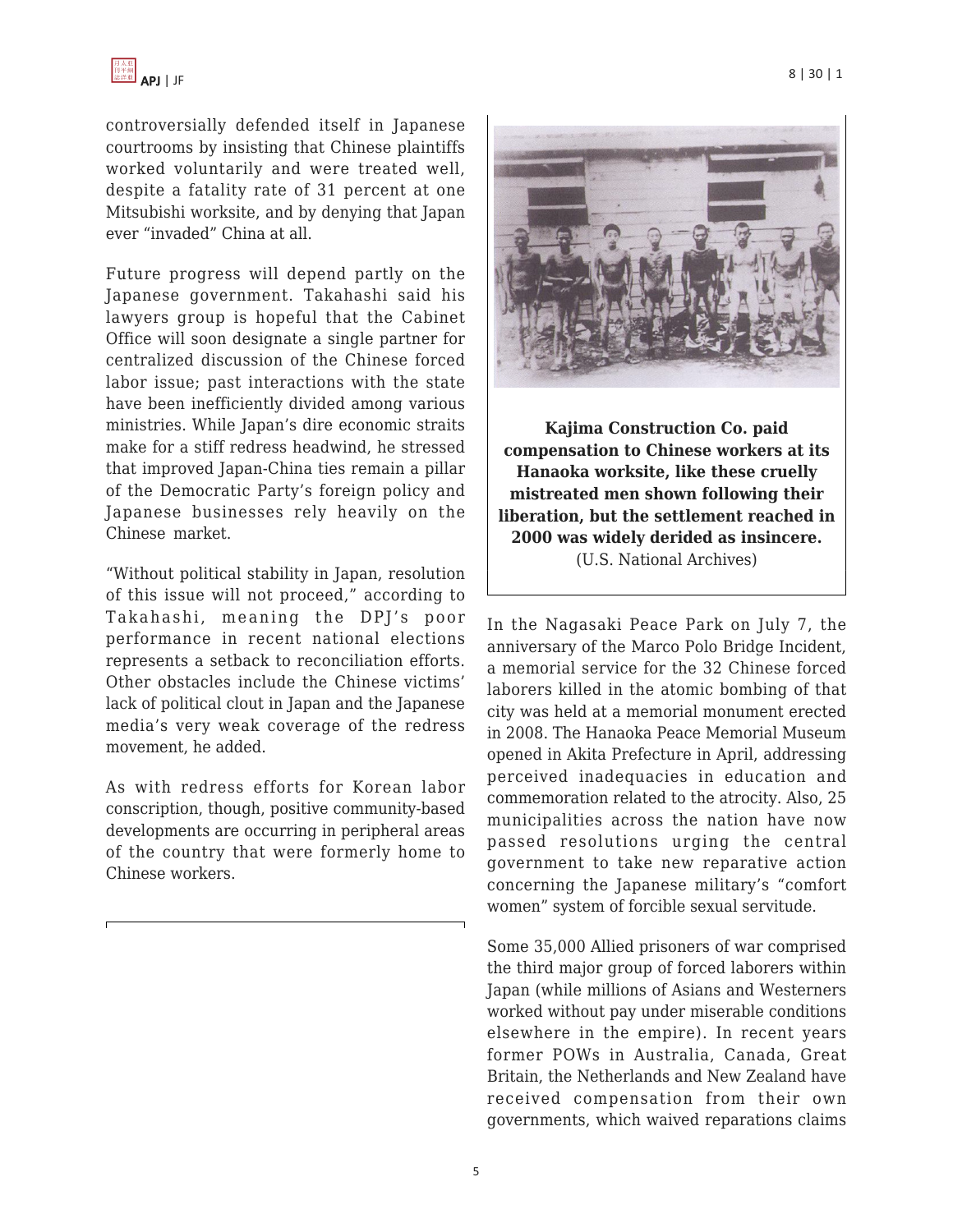against Japan under the San Francisco Peace Treaty of 1951. Surviving POWs from those countries have also made reconciliation visits to Japan at the invitation and funding of the government.

American POWs have been the exception, as the executive branch has vigorously defended Japan during judicial and legislative redress campaigns in the U.S. This summer, however, a handful of former American POWs will take part in Japan-sponsored goodwill trips for the first time. For 2010 the Japanese government has budgeted 18 million yen for such visits from the U.S. and 12 million yen for visits from Australia.

Bataan Death March survivor Lester Tenney has pushed hard for better treatment for American ex-POWs, and Japan's ambassador to the U.S. apologized in person to the Bataan veterans' group in Texas in 2009. An apology to "all POWs" was issued in the Diet by former Prime Minister Aso Taro, who after years of dodging the issue was prodded by opposition lawmakers into admitting there were Allied POWs at his family's coal mine. Asian survivors of forced labor have never received specific apologies from Japan or been included in the official reconciliation programs.

Tenney has also made public and private appeals for apology to Nippon Keidanren, citing the commitment to human rights expressed in the business organization's Charter of Corporate Behavior. He has received no reply. Of the hundreds of Japanese companies that used Asian and Western forced labor, only a tiny handful has ever acknowledged the historical reality or sought to make amends. The Japanese government has never built a single memorial for the thousands of forced laborers who died in Japan.



**Australian Joe Coombs, who worked as a POW at Aso Mining in 1945, visited the Yokohama Commonwealth War Cemetery in 2009. Both the Aso Group and then-Prime Minister Aso refused to apologize to Coombs during his trip to Japan.** (Network for Redress of World War II Victims)

By contrast, on June 16 the Diet passed a remarkable law granting one-time payments of up to 1.5 million yen (approximately \$15,000) to former Japanese soldiers forced by the Soviet Union to work in postwar Siberia and Mongolia. Around 75,000 of the 600,000 Japanese detainees are reportedly alive today and therefore eligible for the payments; about 60,000 died in Soviet labor camps due to the extreme cold and lack of food. The ex-soldiers had previously lost their lawsuit against the state at the Japan Supreme Court, which nonetheless ruled that their detention resulted from government policy and urged a legislative solution.

The Siberia POWs measure was a dramatic departure from Japan's insistence that postwar treaties have definitively resolved all WWIIrelated damage claims and historical details can no longer be verified. Capping a decadeslong redress drive, the new law also requires the government to actively investigate the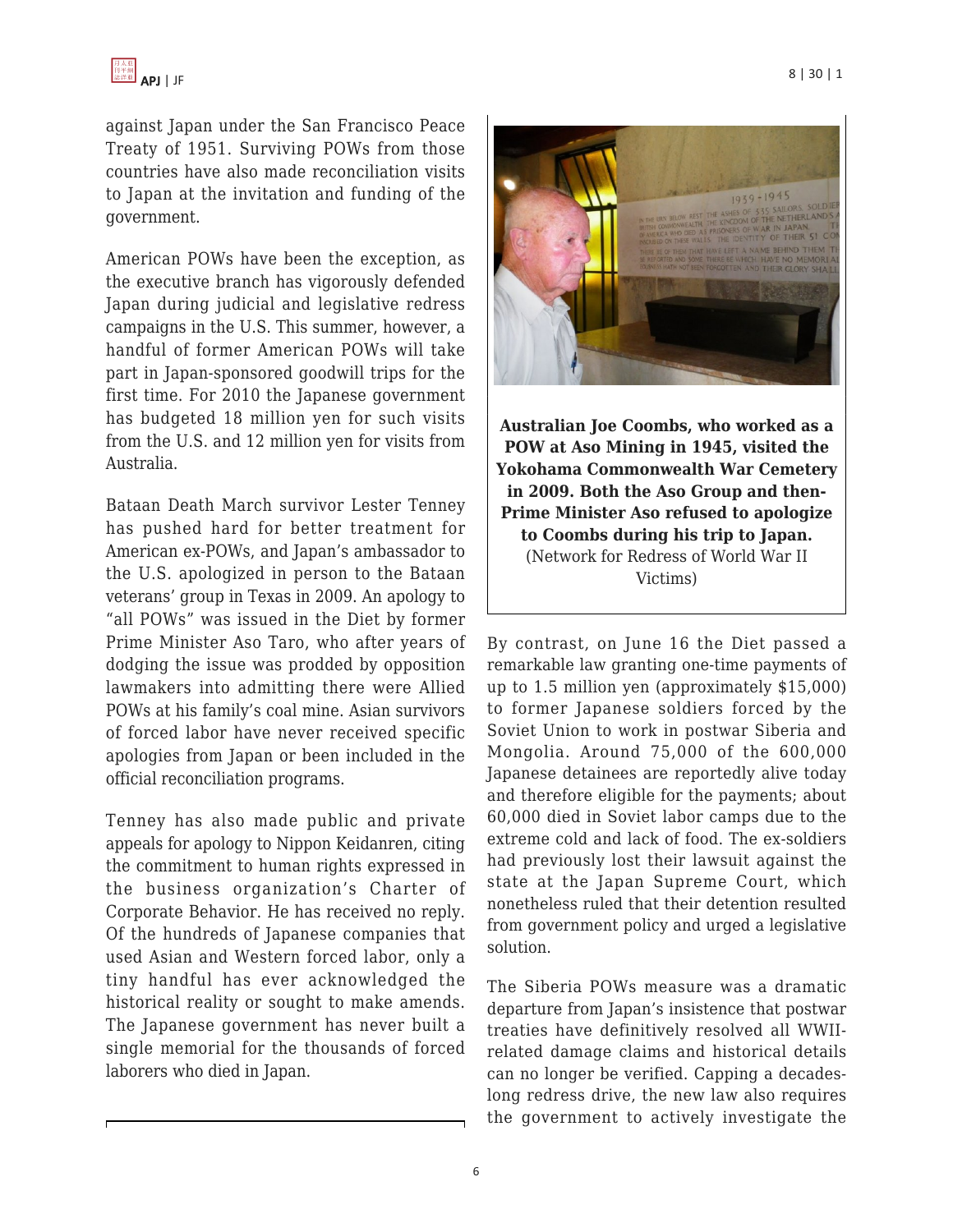history of the Japanese POWs, collect remains still in Siberia and hold state memorial services.

Arimitsu of the Network for Redress of World War II Victims helped facilitate passage of the legislation and predicted it will assist redress campaigns by other Japanese war victims and, at least indirectly, the more numerous groups of foreigners harmed by Japan.

Arimitsu noted the Siberia POWs precedent of "own country compensation" is most applicable to Japanese civilian victims of American firebombing, who once numbered in the hundreds of thousands, and are now redoubling their efforts to obtain reparations from the Japanese state. Victims of the American atomic bombings residing in Japan have long received medical benefits and financial assistance from the Japanese – but not the American – government. A-bomb victims living outside Japan have only recently begun benefiting from such programs as the result of court rulings, after decades of opposition by Tokyo.

Before coming to power, the DPJ supported a version of the Siberia POWs bill that would have benefited the relatively small number of Koreans, Taiwanese and Chinese who were interned while serving as Japanese subjects in the Imperial Army. But compensation for these non-Japanese was deleted from the bill that became law in June, mainly because the Finance Ministry feared a domino effect of payouts to additional foreign claimants. Overseas activists are calling for the double standard to be corrected quickly.

Arimitsu said a follow-up bill to be introduced at an extraordinary session of the Diet this fall would provide the non-Japanese POWs with higher payments than their Japanese counterparts received, presumably due to the delay in compensating them and the additional postwar hardships that resulted from having been stripped of their Japanese citizenship by Japan. A separate bill planned for the same Diet session and supported by the DPJ while in opposition would compensate non-Japanese Class B/C war criminals, since Japanese war criminals have long received military pensions and other assistance. The bill will test the depth of the party's often-stated intention to deal squarely with history, and raise obvious questions about why Japan compensates war criminals but not their victims.



## **A map of the 135 Chinese worksites during WWII, based on information compiled by the Japanese government in 1946 and then suppressed until the 1990s. Koreans and Allied POWs were similarly forced to work at sites spanning the length of Japan's home islands.** (Lawyers Group for Chinese War Victims' Compensation Claims)

A bigger test for Japan looms in the form of a bill now pending in the California State Legislature. The Holocaust Survivor Responsibility Act would require companies bidding on contracts for the state's planned high-speed rail network – worth an estimated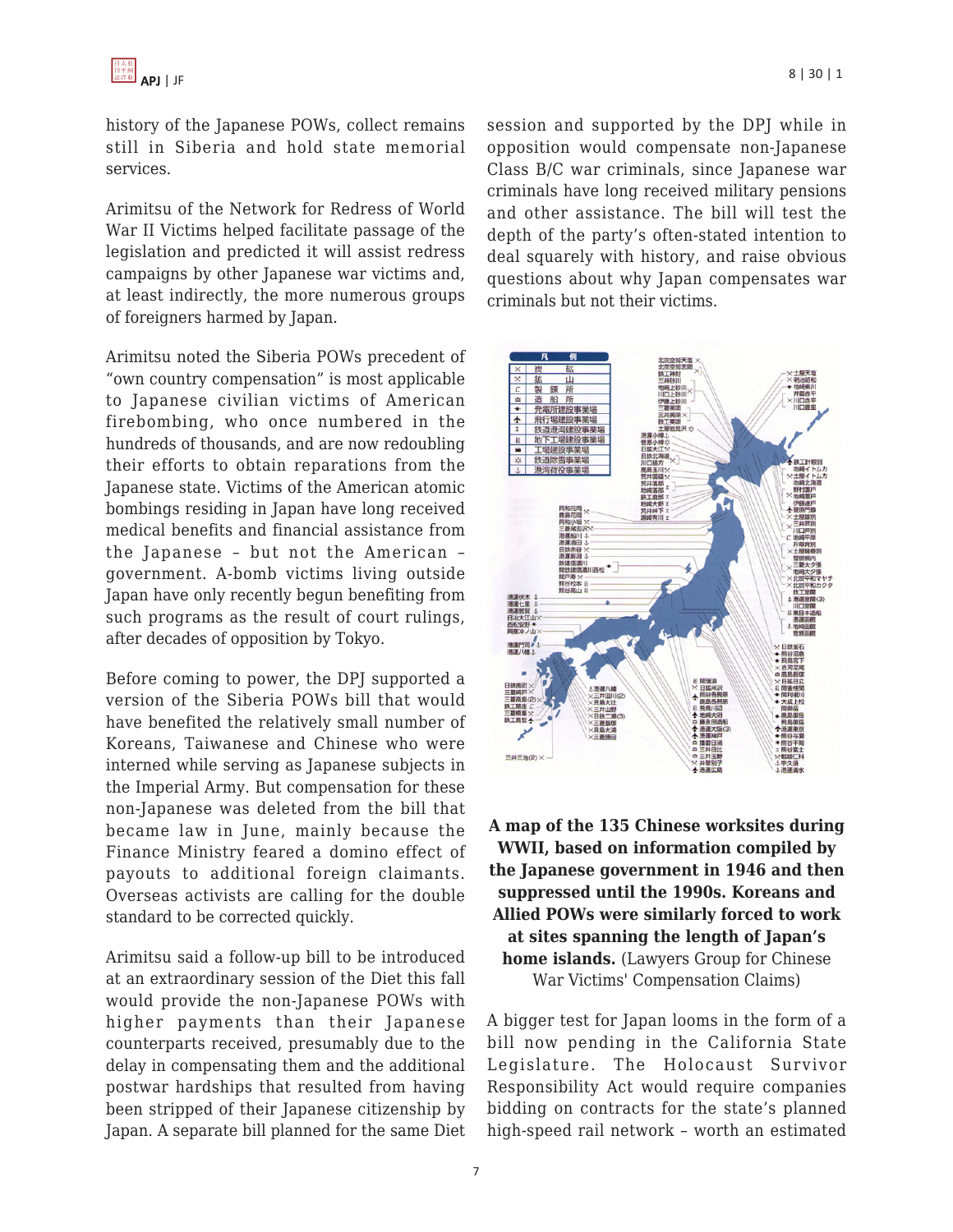\$43 billion – to disclose wartime deeds such as transporting prisoners to concentration camps and describe any remedial steps taken to address the legacy.

The lawmaker who authored the bill told a British newspaper he aims to determine "whether or not companies asking for California tax dollars have taken responsibility for their actions and what the character of the companies are."

Japanese bidders for a slice of California's highspeed rail pie may be highly vulnerable, since they would have to disclose "any direct involvement in the deportation of any individuals to extermination camps, work camps, concentration camps, prisoner of war camps, or any similar camps."

Kawasaki Heavy Industries and Nippon Sharyo are world-class makers of rolling stock that already do a booming business in the U.S. and are expected to bid on the lucrative contracts. Both companies were involved in moving captive workers around Japan and used forced labor themselves. Numerous other still-extant corporations owned the "hellships" that ferried Allied POWs, most of them Americans, to worksites in Japan.

Japan Inc. dodged a bullet earlier this month when a California legislative committee revised the language of the WWII disclosure bill to focus mainly on Europe, even though reconciliation is far advanced there. European governments and corporations have taken robust historical responsibility combining comprehensive apology at the highest levels, compensation, and effectively addressing the issues in public museums, monuments and school textbooks.

Provisions allowing the state's High Speed Rail Authority to disqualify bidders based on undesirable wartime track records and to assess civil penalties for filing false disclosure reports also were stripped from the bill in committee. It now appears that intense lobbying originating in both Tokyo and Washington may succeed in killing the bill altogether, despite the broad support it has garnered so far, as American officials want Japanese firms to play a central role in building California's rail network.

Japanese Transportation Minister Maehara Seiji visited San Francisco in late June to promote the nation's bullet train technology. Maehara also has invited Governor Arnold Schwarzenegger to visit Japan in September to negotiate rail deals directly, suggesting the WWII measure would be very inconvenient for business and political interests.

A California Senate appropriations committee may well torpedo the proposed legislation when it meets in early August if it finds that a negative fiscal impact would result, even though any financial burdens related to supplying information would be borne by the foreign companies. Even if the much-watched bill dies, California's influential Asian American community and others may still try to use the public contracts as a multibillion-dollar lever for finally holding Japanese firms accountable.

Set up in 2000 and funded in equal measure by the German federal government and industrial sector, the Foundation "Remembrance, Responsibility and the Future" paid out some \$6 billion in compensation to 1.7 million Naziera forced laborers or their heirs, mostly non-Jews living in Eastern Europe and the former Soviet Union. The year before German President Johannes Rau observed of the victims' basic desire, "What they want is for their suffering to be recognized as suffering and for the injustice done to them to be named injustice."

Japan's government and corporations remain far from fulfilling this desire for their Chinese, Korean and Allied POW victims of forced labor. Yet movement on the issues may be on the agenda. Chief Cabinet Secretary Sengoku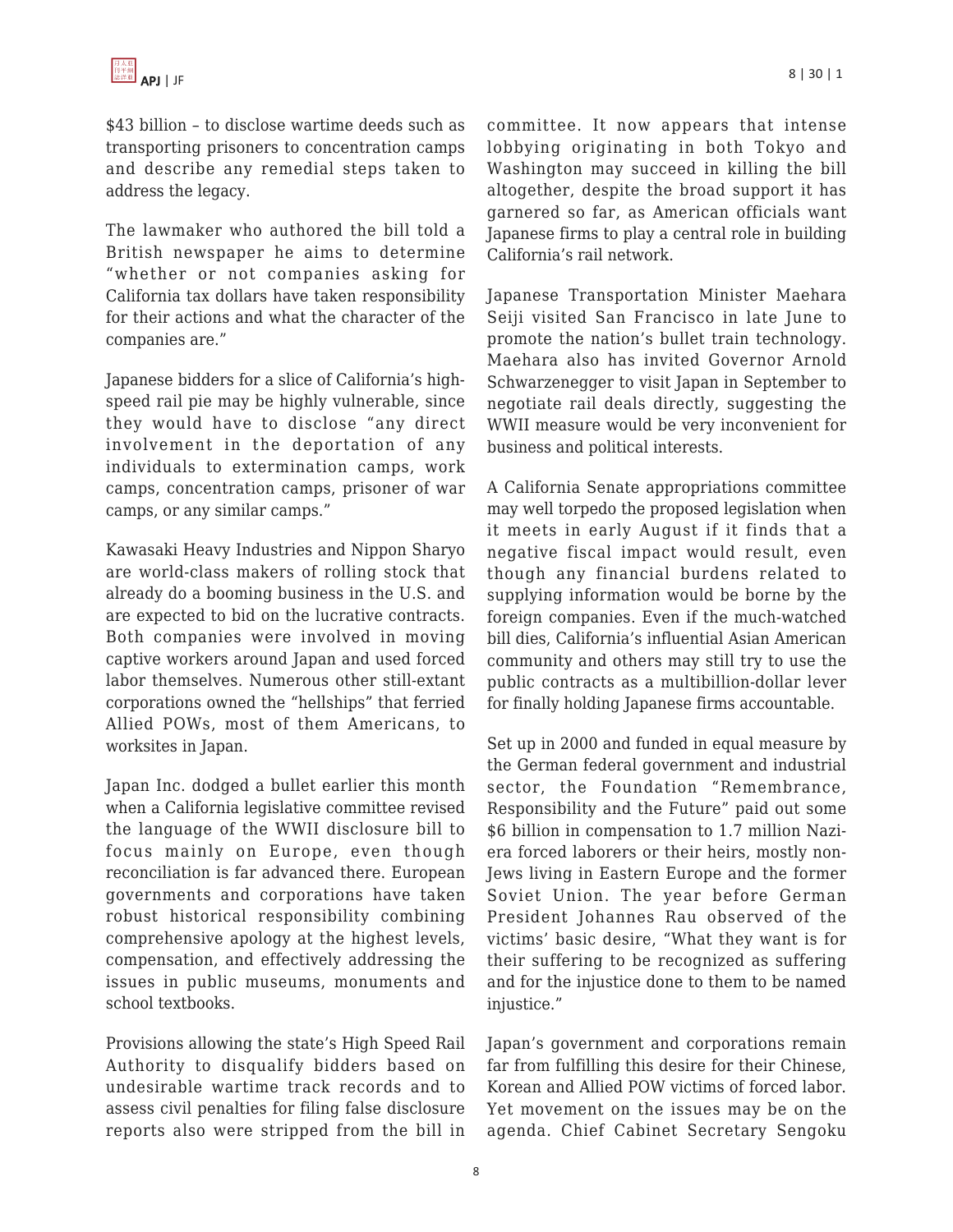Yoshito told a group of foreign reporters in Tokyo in early July that Japan's legalistic, treaty-based approach to persistent redress demands has been insufficient. The top official suggested new political measures, perhaps even including individual compensation, may be necessary for improving ties with South Korea and China.

With political and economic leaders evidently reassessing the costs of endless stonewalling, and the potential benefits of smoother foreign relations and enhanced business prospects, Japan now appears to be moving toward righting historical injustices. The question is whether Japan – along with neighboring governments and the global community – will move quickly enough for the final cohort of surviving forced laborers to receive a modicum of justice.

William Underwood researches ongoing reparations movements for forced labor in wartime Japan. He is a coordinator for The Asia-Pacific Journal: Japan Focus and can be reached at kyushubill@yahoo.com.

He wrote this article for The Asia-Pacific Journal.

Recommended citation: William Underwood, "Redress Crossroads in Japan: Decisive Phase in Campaigns to Compensate Korean and Chinese Wartime Forced Laborers," The Asia-Pacific Journal, 30-1-10, July 26, 2010.

See the following articles on related issues:

[Kang Jian, Arimitsu Ken and William](http://japanfocus.org/-Kang-Jian/3256) [Underwood,](http://japanfocus.org/-Kang-Jian/3256) Assessing the Nishimatsu Corporate Approach to Redressing Chinese Forced Labor in Wartime Japan

[Kang Jian and William Underwood](http://www.japanfocus.org/-William-Underwood/2369), Japan's Top Court Poised to Kill Lawsuits by Chinese War Victims

[The Hankyoreh](http://japanfocus.org/--Hankyoreh/3348), Recent Developments in Korean-Japanese Historical Reconciliation

[Kim Hyo Soon and Kil Yun Hyung](http://www.japanfocus.org/-Kim-Hyo_Soon/3303), Remembering and Redressing the Forced Mobilization of Korean Laborers by Imperial Japan

[Wada Haruki and Gavan McCormack,](http://www.japanfocus.org/-Wada-Haruki/2653) The Comfort Women, the Asian Women's Fund and the Digital Museum

[Michael Bazyler](http://www.japanfocus.org/-Michael-Bazyler/3030), Japan Should Follow the International Trend and Face Its History of World War II Forced Labor

[Lawrence Repeta,](http://www.japanfocus.org/-Lawrence-Repeta/3023) Aso Revelations on Wartime POW Labor Highlight the Need for a Real National Archive in Japan

[David Palmer,](http://www.japanfocus.org/-David-Palmer/2670) Korean Hibakusha, Japan's Supreme Court and the International Community: Can the U.S. and Japan Confront Forced Labor and Atomic Bombing?

[Lukasz Zablonski and Philip Seaton](http://www.japanfocus.org/-P-Seaton/2973), The Hokkaido Summit as a Springboard for Grassroots Initiatives: The "Peace, Reconciliation and Civil Society" Symposium

[Kinue Tokudome,](http://www.japanfocus.org/-Kinue-Tokudome/2714) The Bataan Death March and the 66-Year Struggle for Justice

[William Underwood,](http://www.japanfocus.org/-William-Underwood/1693) Chinese Forced Labor, the Japanese Government and the Prospects for Redress

[Fujita Yukihisa,](http://japanfocus.org/-Fujita-Yukihisa/3127) Aso Mining's Indelible Past: Prime Minister Aso Should Seek Reconciliation with Former POWs

[Utsumi Aiko,](http://www.japanfocus.org/-Utsumi-Aiko/2216) Yasukuni Shrine Imposes Silence on Bereaved Families

[Tsuneishi Kei-ichi](http://www.japanfocus.org/-Tsuneishi-Kei-ichi/2209), New facts about US Payoffs to Japan's Biological Warfare Unit 731

[William Underwood,](http://www.japanfocus.org/-William-Underwood/1823) Mitsubishi, Historical Revisionism and Japanese Corporate